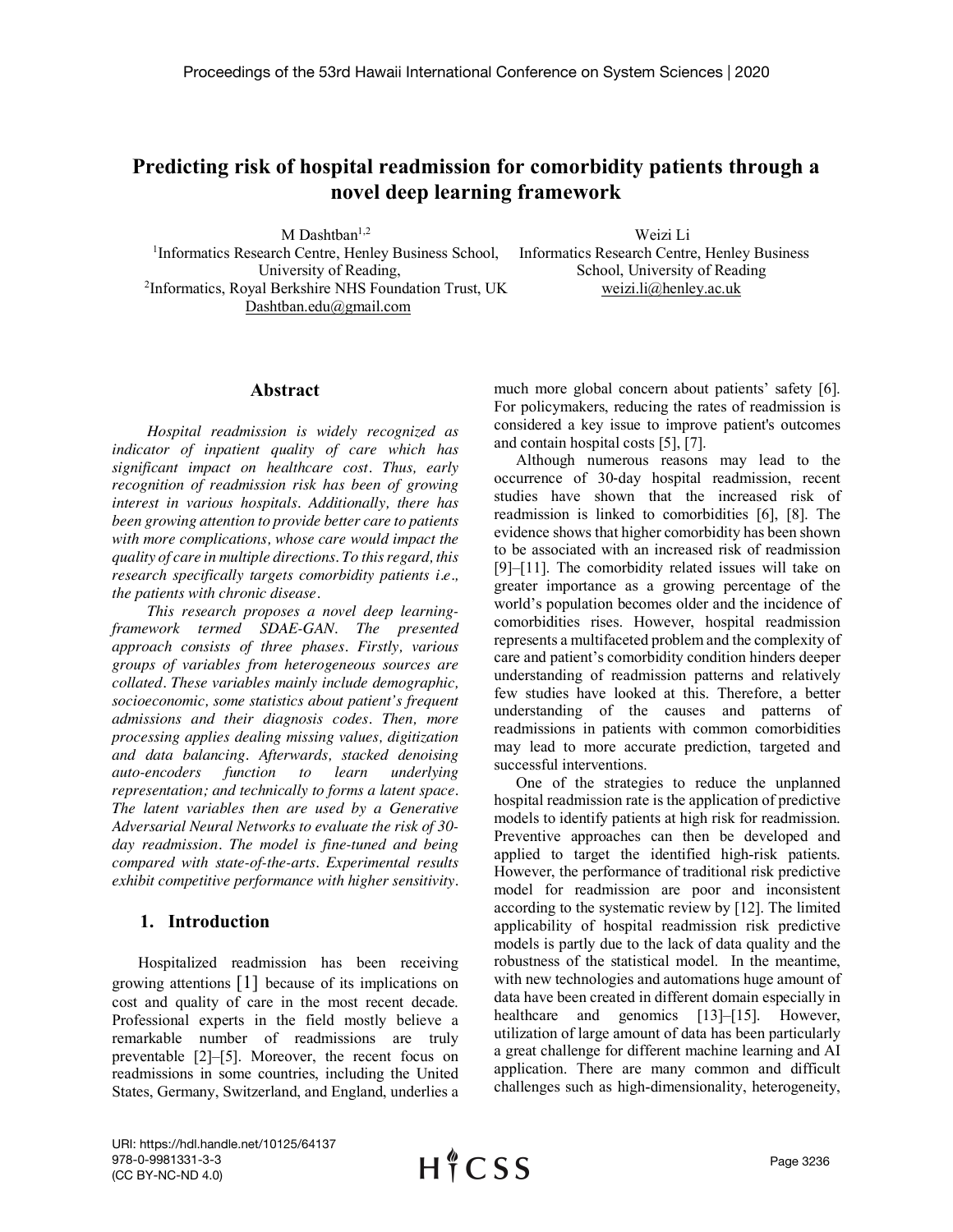sparseness, incompleteness, random errors, and systematic biases [16]–[18]. To deal with such challenges depends on the problem, various kinds of kinds of statistical and machine learning methods have been employed.

Meanwhile, deep learning methods revealed some promising results in handling noise through representation learning [19]. Hence, such learning methods have attracted many researchers and institutions in clinical research tasks which were quite difficult to solve [20] [21]. Although a series of excellent work have been conducted in seek of novel deep learning solutions in different healthcare applications, there is very few deep learning-based researches available to predict readmission risk for comorbidity patients. Furthermore, the challenging nature of EPR such as inherent noises, and missing value make it extremely difficult to apply most deep learning models for accurate prediction [22].

Recently, the development of generative adversarial network (GAN) [23] provides a new capability to provide more robust model to noisy data with considerable missing values. In this study, we employ the full power of deep learning by introducing a new methodology comprising of representation learning and GANs. Additionally, this research work specifically targeted chronic comorbidity patients although provide the applicability for using across whole board of specialties. We believe, studding different cohort of patients separately and take proper course of actions accordingly will help to provide more robust and applicable solution in real-life environment. Many successful applications can be seen in the most recent decade focusing on specific specialty, specific cohort of patients, rather considering all problem together. In this study, Comorbidity patients were identified based on Charlson Chronic Comorbidity Indexes. These patients have growing complications over time; and consequently, require more attention.

Furthermore, from machine learning perspective, dealing with different comorbidity codes over time, itself, is a time-series problem. Each patient has a dynamic sequence of codes and time besides other variables. For each sequence, technically speaking, based on machine learning perspective, there are some important facts in connection with readmission, which must be considered:

- The readmission might happen because of other complication that was already existed in long time ago
- In some episodes (time intervals), there are missing codes which possibly impacted the care and consequently readmission
- Patients with quite more history in database have more records which create a potential sparsity in data space. Such sparsity, evidently, affects

negatively the learning process of various classification or probabilistic models.

Repetitive events in a sequence can *locally* form a bias for a learning method.

To address all these issues, we employed a simple, yet efficient strategy. A table was created by applying data mining techniques to have all comorbidity codes in one place for each record. A time window was applied and the selected codes then augmented to each patient profile vector. This vector was used as the input of auto encoders. After, pre-training auto encoders, the obtained latent variables were employed as input to a GAN model.

In summary, this study proposes a novel framework for predicting the risk of re-admission mostly suitable for patients with multiple complications.

## **2. Literature review**

Predicting hospital readmission risk is of great interest to identify which patients would benefit most from care transition interventions, as well as to riskadjust readmission rates for the purposes of hospital comparison [12]. Readmission risk assessment could be used to help target the delivery of these resourceintensive interventions to the patients at greatest risk. Ideally, models designed for this purpose would provide clinically relevant stratification of readmission risk and give information early enough during the hospitalization to trigger a care intervention, many of which involve discharge planning and begin well before hospital discharge. Models designed for these purposes should have good predictive ability; be deployable in large populations; use reliable data that can be easily obtained; and use variables that are clinically related to and validated in the populations in which use is intended [12], [13]. According to recent review conducted by [24], the utilization outcome of existing readmission prediction models include all-cause admissions such as [25], cardiovascular-related disease including pneumonia such as [26], medical/internal medicine conditions such as [27], surgical conditions such as [28] and mental health conditions such as [29]. There is no model developed for readmission risk for all comorbidity patients.

Furthermore, all those models are traditional statistical model based using clinical/medical records data. They are hypothesis driven and repetitively assess the predictive abilities of the same set of biomarkers as predictive features. The performance of the applied existing models was inconsistent and due to the poor performance, there is limited applicability to be used in the hospital [24]. The research by [30] attempts to develop a data-driven, electronic-medical record-wide (EMR-wide) feature selection approach and subsequent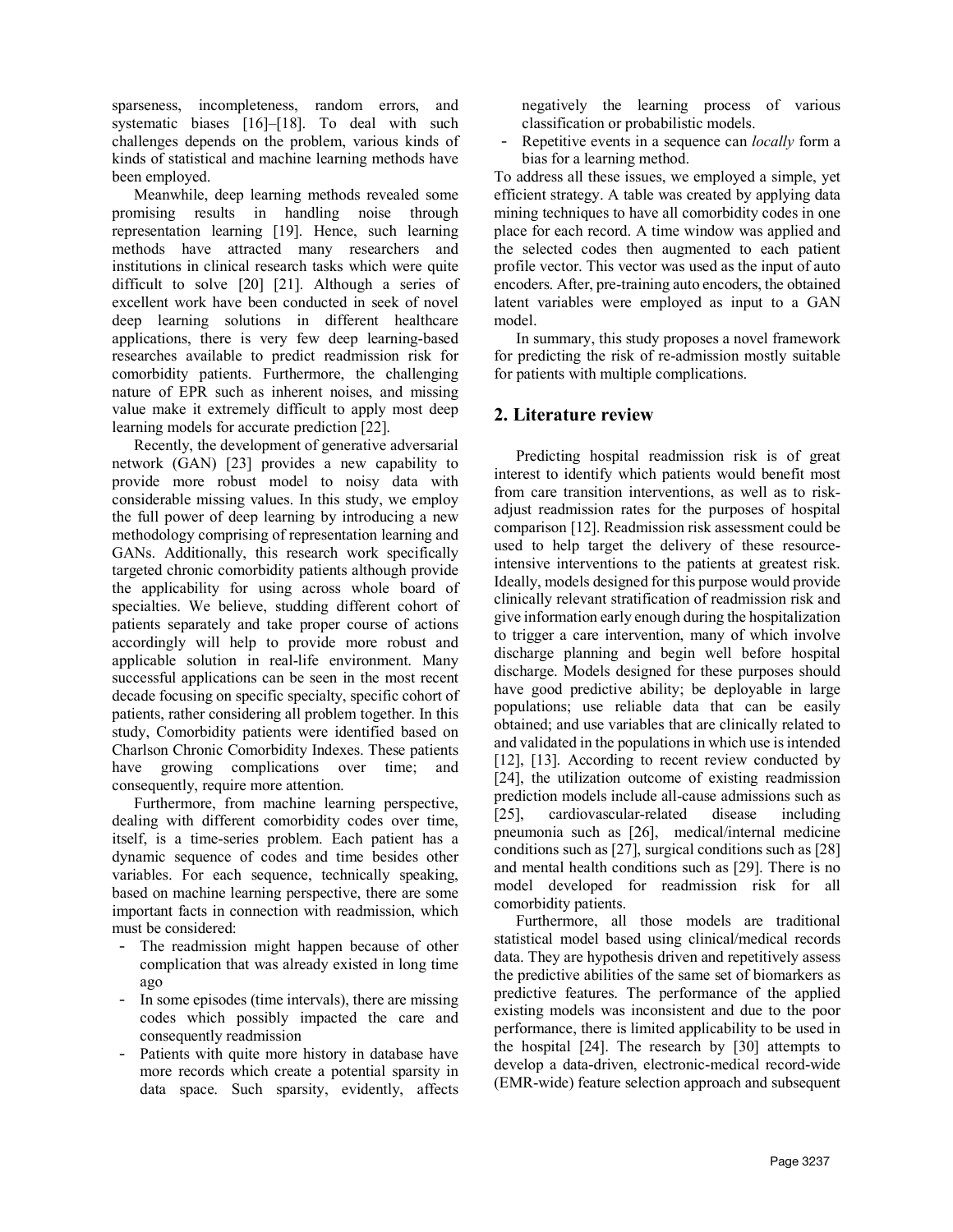machine learning to predict readmission probabilities. They designed a multistep modeling strategy using the Naïve Bayes algorithm with encouraging results and revealed the utility of such data-driven machine learning in predicting readmission for heart failure cohort.

The predictive analysis study includes two key components: feature learning and classification. The application of deep learning in these two areas has recently gained unprecedented popularity [13]. Deep learning classification from EPR is initially studied to predict disease progression. For example, [31] applied recurrent neural network in longitudinal time stamped EPR to predict diagnoses and medications for the subsequent visit by building a generic temporal predictive model that covers observed medical conditions and medication uses, followed by the development of specific heart failure prediction model. The other research by [32] utilized a long-short memory (LSTM) method to model disease progression and predict future risk. Recently more attention is received in using deep learning method to predict the risk of readmission. For example, these researches [33], [34] applied convolutional neural network methods to detect and combines predictive local clinical motifs to stratify the risk of readmission. Authors in [35] developed an artificial neural network model to predict all cause risk of 30-day hospital readmission and [36] developed a hybrid deep learning model that combines topic modelling and recurrent neural network (RNN) to embed clinical concepts in short-term local context and long term global context to predict readmission. The research by [37] further developed a scalable deep learning model using RNN for prediction across multiple centers without site-specific data harmonization which is validated in readmission task. Aside from those researches, [38] compares various deep learning-based models for predicting early hospital admissions. They found that the performance of existing models is insufficient for practical applications as the models generally fit to homogeneous patient subgroups. This leads to attentions of challenging nature of EPR such as inherent noises, and missing value that make it extremely difficult to apply most existing matured models for prediction [22].

Another challenge in EPR data processing is the class imbalance problem. There literally significantly higher number of records for normal people than those whose suffering from a specific disease [39]. Therefore, it is necessary to develop the learning method which is more robust against the class imbalance problem. Such challenges lying in EPR prevent many deep learning methods from exerting their strength in predictive analytics.

Recent development of generative adversarial network (GAN) caught attention [40] and have been mainly used on image, video and text data to learn useful

features with better understandings, and robustness for incomplete and imbalanced data. GAN simultaneously trains a deep generative model and a deep discriminative model, which captures the data distribution and distinguishes generated data from original data respectively, as a mini-max game. Although there are attempts to apply GANs in EPR directly to predict disease [22], [41], there is no research on readmission prediction benefited from GANs methods. In this research, a novel deep learning approach proposed integrating both autoencoders and GANs in a learning framework. This framework actually leverages the true potential of deep learning which is representation learning and classification through adversarial learning. This study ultimately reveals completive performance with state-of-the-are models while achieving the highest sensitivity.

## **3. EPR processing and feature representation**

The quality of the data in the hospital is of crucial importance as the accuracy and fairness of the algorithms are closely linked to the data they are being fed. However, the quality of coding for comorbidities has been a challenge for analytics and hospital pay by results because lack of adequate information captured consistently in the source documents. This has led to comorbidity information missing in some spells with negative implications such as resource planning and monitoring, full understanding of the complexity of condition and the utility of predictive models.

Different with exiting studies, we started our predictive modelling from discovering comorbidity codes that were missed the coding process from EPR. The information of over 130K comorbidity patients over half a million records (over 2 million records considering all patients) were extracted, beginning in 2010 and going through end of 2017 in one of the largest of hospitals in Berkshire, UK.

To identify all the relevant codes for comorbidity patients, we created a reference table in our database for Charlson comorbidity index [42]. Then, a time-code table was collated which enabled us looking in the real whole journey of patients in EPR. This table also included other information associated with patient profile like sociodemographic variables. A binary label then was added to the table to indicate 30-day readmission. Thereafter, only the records of 30-day readmission was filtered and selected for further evaluation. It is worth noting, filtering 30-day readmission does not mean that the comorbidity codes were filtered. All the codes were included as clinicians usually expect the chronic disease will last for a very long time.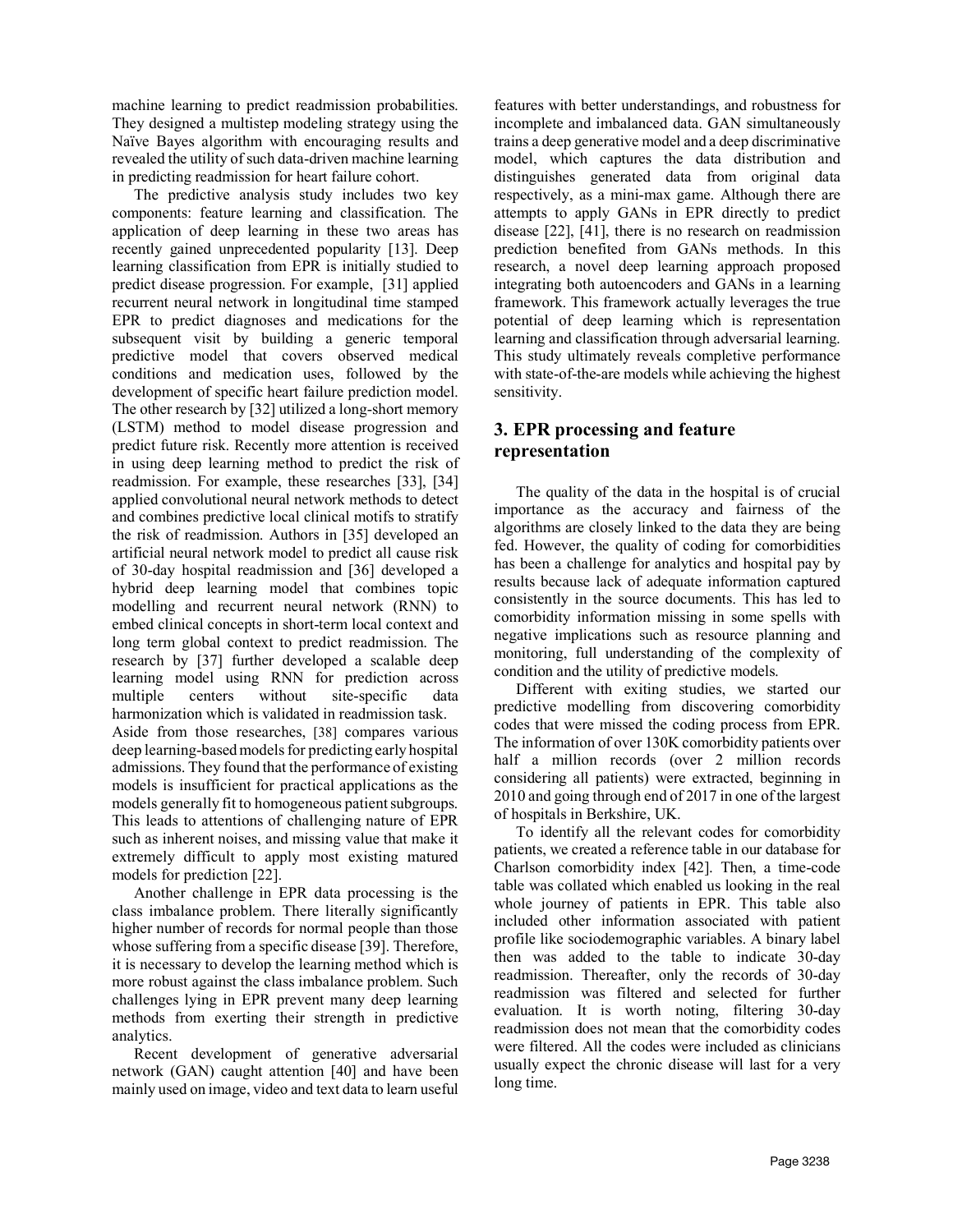

**Figure 1. Patients feature learning process using Stacked denoising-Auto-Encoders (SDAE)**

Dealing with missing values in other variables like ethnicity, gender and age, we endeavor to find such information from reference tables in other databases. Collating data from different databases and Tables, assess for any conflicts/duplication/alternatives, and appropriately join them to the resulting table were quite a tedious and challenging task. Finally, for filing out the remaining missing-values we employed mode statistic for categorical variables and K-nearest neighbor for continuous one. The list of variables used in this study is listed in Table 1.

| Group             | <b>Variables</b>                    |
|-------------------|-------------------------------------|
| Demographic       | Age, Sex                            |
| Discharge         | Month, Discharge type               |
| Socioeconomic     | Deprivation Index, Ethnicity,       |
|                   | Marital status                      |
| Diagnostic codes  | <b>Charlson Comorbidity Indexes</b> |
| Admission         | Admission type, Admission source    |
| <b>Statistics</b> | Average number of admissions per    |
|                   | year, Average length of stay        |

**Table 1. Variables employed in this study**

## **4. Patients feature learning using Stacked denoising-Auto-Encoders**

To overcome the challenging nature of EPR especially for large data dimension, noise and sparseness, feature learning and extraction exploiting de-noising auto-encoders is a robust way to deal with such issues [43]. It is worth noting, the auto-encoder, itself, will help constructing the real data manifold. In this context, dealing with missing values and approximating them in the previous section can be

partly addressed by auto encoders. In other words, we may not need to try comprehensively and precisely calculate the missing values. A good approximation employing simple statistics in large scale data perhaps is an efficient way; specifically, when a representation learning method is supposed to be employed on top of that.

A denoising autoencoder (DAE) is simply a neural network with one hidden layer that should be trained to reconstruct a clean version of input X from a corrupted/current version of x'. It is accomplished by a so-called encoder that is a deterministic mapping from an input vector x into hidden representation y.

$$
f_{\theta}(\mathbf{x}) = s(\mathbf{W}\mathbf{x} + \mathbf{b}) \tag{1}
$$

where the parameter  $\theta$  is (**W**, **b**), **W** is a weight matrix and  $b$  is bias vector.

In stacking of DAE as demonstrated in Figure 1, the auto-encoder layers are placed on top of each other. Each layer is trained independently ('greedily') and then is stacked on top of previous one. In denoising autoencoders, the loss function is to minimizing the reconstruction loss between a clean X and its reconstruction from Y [44]. A decoder is then used to map the latent representation  $y$  into a reconstructed ('repaired') vector such as g:

$$
g_{\theta'}(\mathbf{y}) = s(\mathbf{W'}\mathbf{y} + \mathbf{b'})
$$
 (2)

Training process starts with per-training the first hidden layer fed the training samples as input, training the second hidden layer with the outputs flowing from the first hidden layer, and so on. The auto-encoders have widely used for feature reconstruction. Nevertheless, it could be used as dimensionality reduction [45]. It would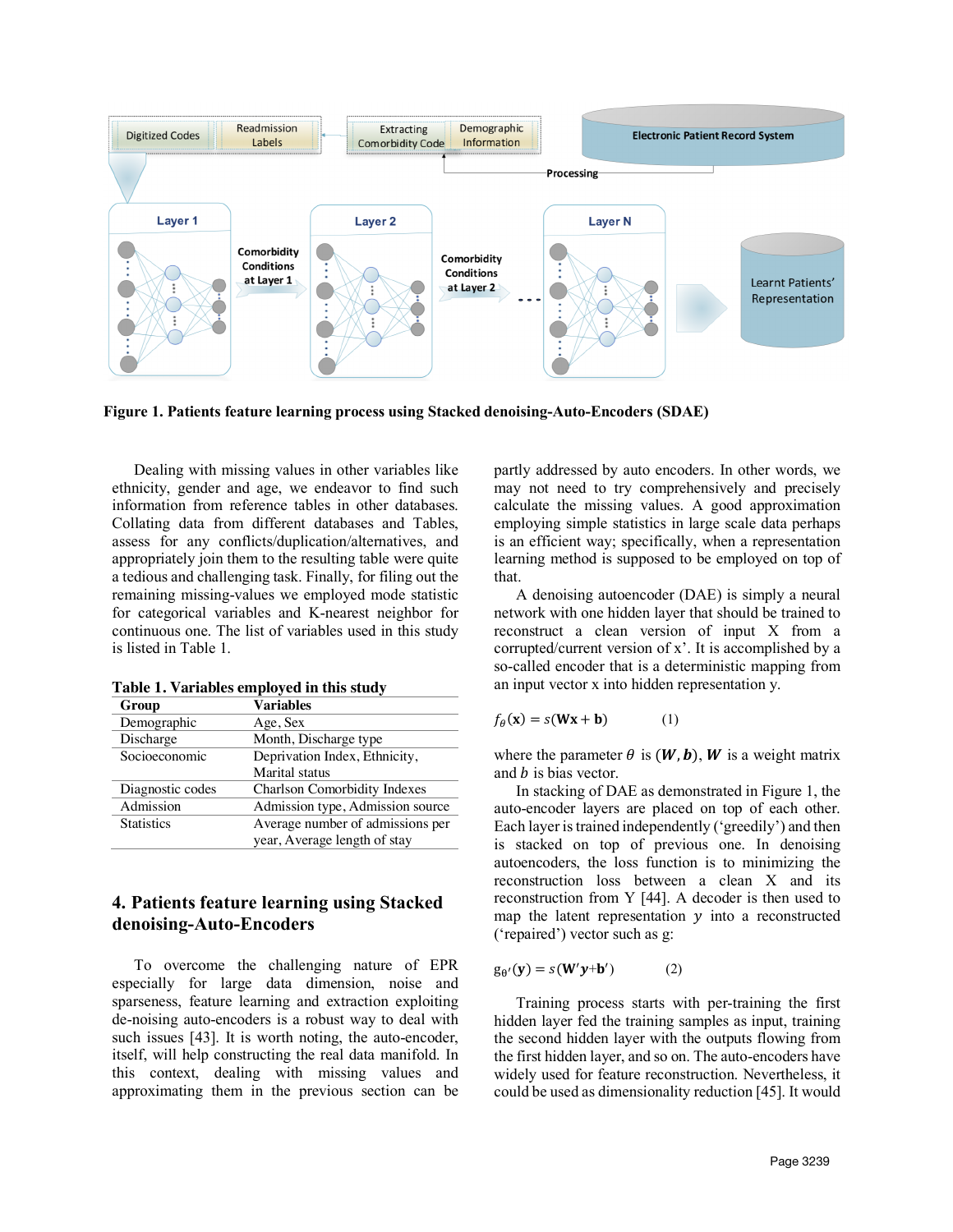

**Figure 2. Readmission risk prediction using Generative Adversarial Networks, p1 indicates the probability of readmission, p0 indicate the probability of no future readmission** 

specifically effective for reducing the model complexity and extracting salient features when the input data is highly sparse. In our study, the input vector is quite sparse as there will be high dimensions of ICD codes but each patient will only have certain amount of ICD codes for their comorbidity conditions and the ICD codes' dimension value is 1 or 0 depending on patients' comorbidity. Learning highly non-linear and complicated patterns such as the relations among input features is one the prominent characteristics of SAE [46]. Another important feature of SAEs is the potential to learn the latent representation in data manifold. Authors in [47] showed that the learnt representation by autoencoders has connections to the intrinsic dimensionality of data. When the number of hidden layer nodes is restricted to be less than the number of original input dimension, a compressed representation of patient features is achieved.

The proposed model is demonstrated in Figure 1. Just after preparing the input tables in the last section, the SAE is applied to learn the higher level of representation to create the latent space. The latent variables instead of original features will be employed afterward. In this study, the auto encoders with the same structure discussed in our previous work for outpatient appointment prediction was employed [48]. Along with other studies, we empirically found a three-layer autoencoders performs more efficiently. We used many trial and errors to tune the parameters of the models upon validation data. Actually, only 1o% of whole data were employed as validation. After pre-training phase and obtain latent variables, different classifiers can be used over the extracted variables. We used GANs and

other well-known classifiers to evaluate the final performance.

Furthermore, this approach has a specific advantage specifically for GANs model. The GANs generally works upon continuous data space. The latent variables are all continuous variables which are theoretically in line with such assumptions of GANs. On the other hand, considering lower dimensionality, the generator in GANs needs to learn the distribution of lower number of compact features which is evidently more efficient.

## **5. Generative Adversarial Networks**

Adversarial models [40] are specific class of generative models [49] formalized as a competitive process between two players with distinct objectives. These players are represented by two neural network models with different architectures: the generator and discriminator (as shown in Figure 2). The discriminator role in GAN is like an artist that draws real images whereas the generator attempts to create fake versions from scratch. In this scenario, discriminator tries to produce better images from real world by analyzing not only the observed variables but also the noise images generated from outside source. Statistically speaking, the discriminator captures the conditional distribution of data given evidences while the generator is trying to learn the intrinsic distribution of data just from a random noise as well as the feedback from discriminator. Considering readmission, a statistical or probabilistic model may only need to look for similar cohort of patients in terms of similarity over a few variables; or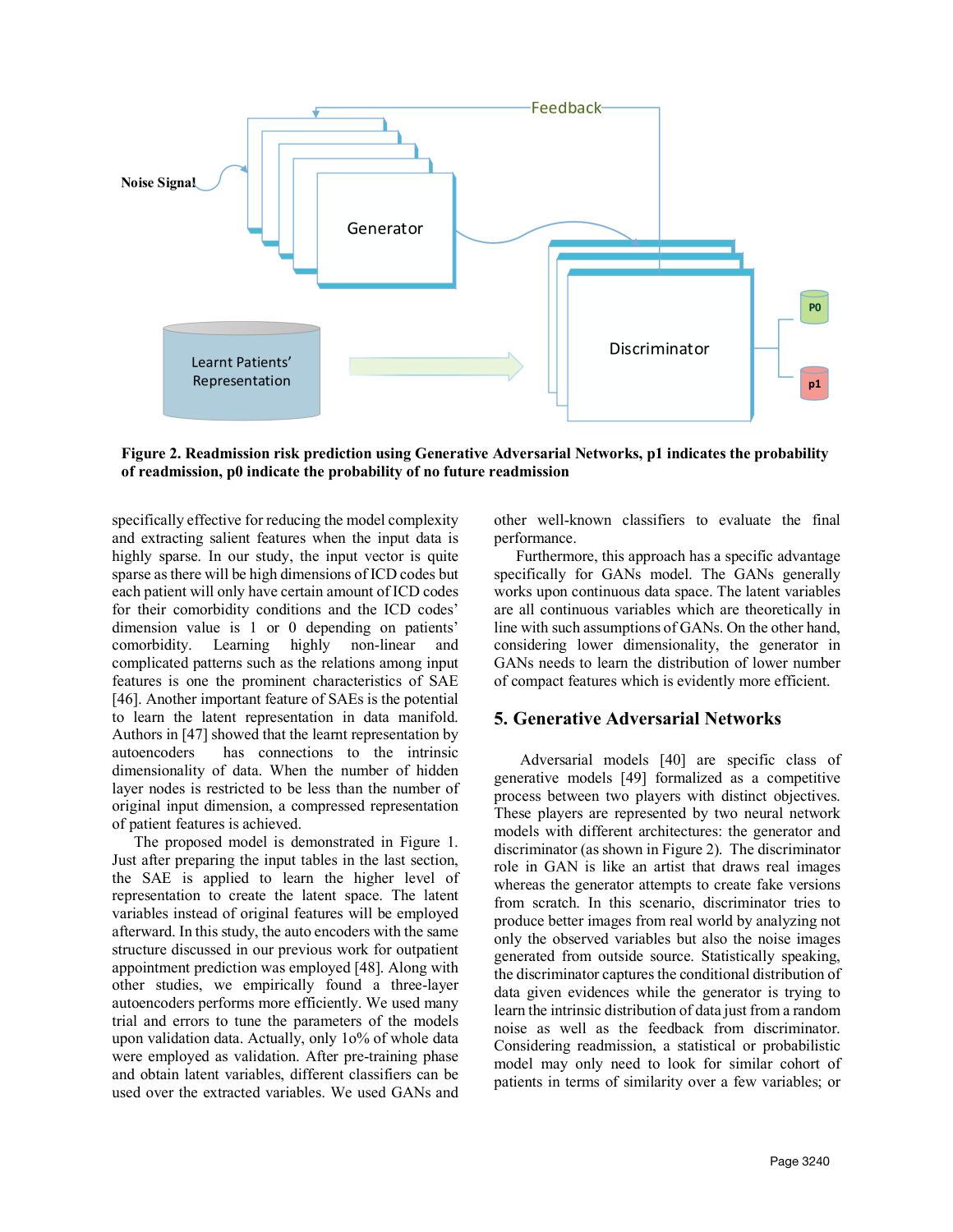| $\sim$ $\sim$                              |          | <b>Measures</b> |             |         |
|--------------------------------------------|----------|-----------------|-------------|---------|
| Methods                                    | F1-Score | Sensitivity     | Specificity | AUC-ROC |
| <b>SDAE-SVM</b>                            | 0.34     | 0.24            | 0.60        | 0.55    |
| SDAE-Random Forest                         | 0.54     | 0.45            | 0.68        | 0.67    |
| <b>SDAE-GAN</b>                            | 0.66     | 0.55            | 0.83        | 0.65    |
| Fully-Connected Networks                   | 0.49     | 0.35            | 0.81        | 0.63    |
| Fully-Connected Networks [35]-500 features | 0.32     | 0.22            | 0.61        | 0.77    |
| CSDNN [34] - GHWs Dataset<br>- OPR Dataset | 0.44     | 0.26            | 0.89        | 0.70    |
|                                            | 0.64     | 0.49            | 0.87        | 0.73    |

**Table 2. Comparing prediction results with other methods**

\* a bold number indicates the highest figure in its column.

probabilistic models mainly exploit frequency distributions to approximate probability of occurrence like [50]. Despite that, an adversarial model seeks for complex interdependencies among all sampled variables. Interestingly, unlike most models, the training process in GAN does not include a global loss function to be minimized. Instead, these models are supposed to reach an equilibrium point where no competitors could improve itself.

The learning in GAN is performed in two phases. Firstly, a noise which is produced from normal distribution will be fed into generator. The generator, then, attempts to produce an input for discriminator which resembles the real data. In this scenario, the discriminator has two responsibilities. It should learn how to distinguish between real and noise data while simultaneously realize the probabilities of occurring readmission based on highlighted comorbidities. In our case, the discriminator is basically a three-class classifier differentiating among admission-readmission classes if it realized the input as a real data and the noise class otherwise. In our implementation, we used softmax with three-class output. Thus, the generator produces three probabilities, sum of them equals 1, for three classes. The probability value close to zero means the data is fake/noise. It has been demonstrated [51] such discriminator extrapolates better on the test data than a basic classifier since it deals with more data patterns than a regular classifier does in a completely supervised manner. The Softmax [52] with three class outputs, Kernel size 5, was used in our implementation. Our implementation is based on the original implementation of DCGAN [22], [51]. The main purpose of using generator is to further robustness of the discriminator in the training process.

The generator, just after receiving feedback from the discriminator, would be optimized. It means that the generator attempts to learn the structural patterns [51] of training data to produce some samples as close to training samples as possible. The new input of generator would feed into the discriminator again. This optimization process continues to finally the discriminator failed to distinguish real and fake data. It happens when the generator is highly learnt various patterns while at the same time, the discriminator learns to differentiate between two data classes i.e., the readmission/admission.

## **6. Experimentation**

Ultimately after preprocessing step and removing duplicating and repetitive records, there remained about 133K distinct inpatients with 465K records out of which approximately 243K records were readmissions (the target class). As both classes should be included in modeling, all records were pre-processed. Some patients have many readmissions even 100 and more. These repetitive readmissions make the machine learning models highly biased toward these patients. Hence, an indicative flag was created pinpointing only the first record of a sequence of repetitive readmissions. to this context, a sequence could be of any length from 1 (singular readmissions or the negative class, both were considered as sequences of length 1) to infinity. Then, those records marked by this flag were included in the learning process.

This strategy created a highly balanced dataset comprising of 47K and 38K records for both classesi.e., non-readmission and readmission, respectively. For a consistent analysis, this procedure applied to all data and subsequently in later phase, the training samples were randomly separated from testing and validating samples. The categorical features were dummy coded and continuous features were normalized and centered. A total of 1043 features were finally produced. From the resulting tables in data processing stage, a matrix and a binary readmission label vectors were created. As cross validations were computationally extensive, conventional strategy was followed to split the dataset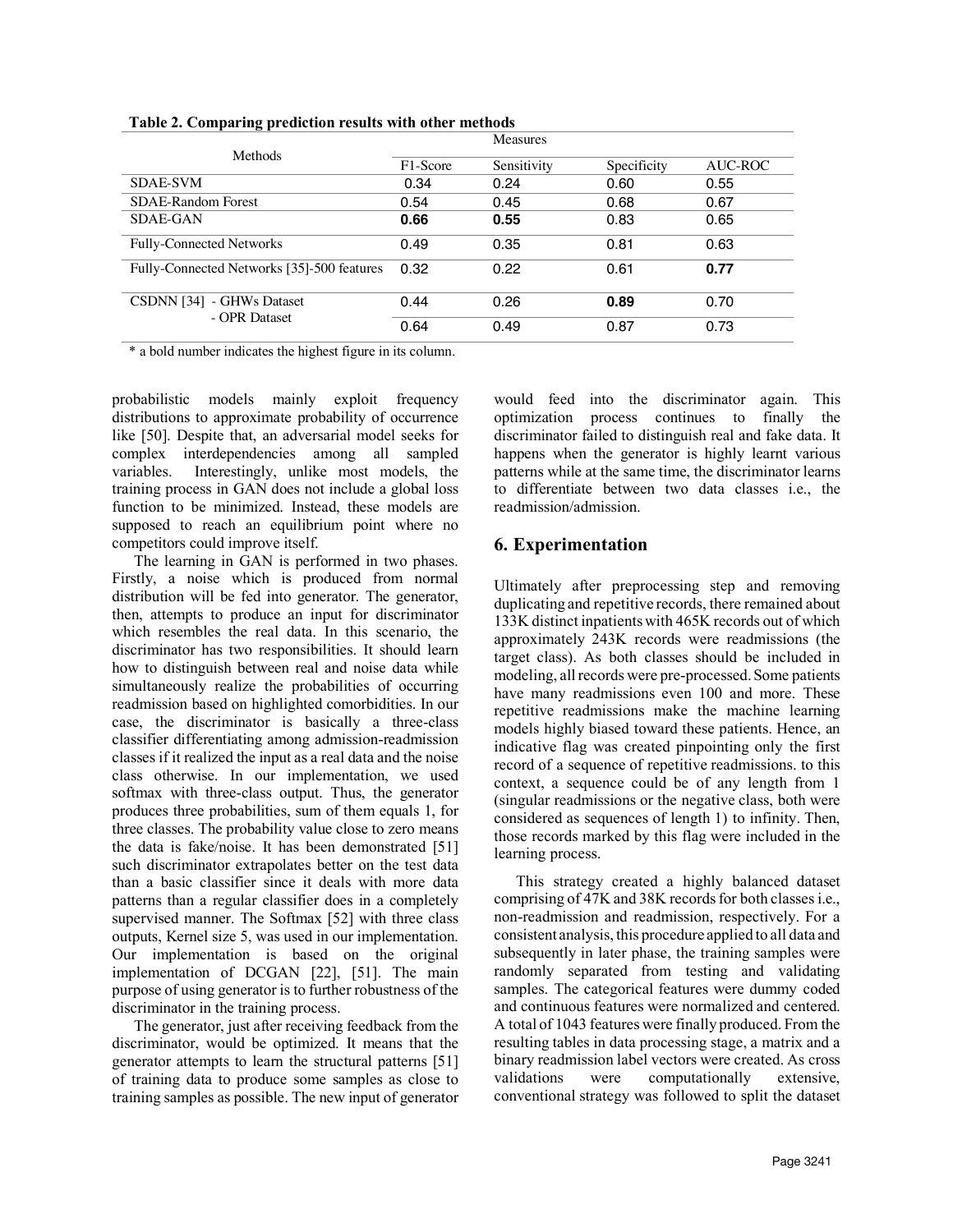into three parts dividing 70% as training data, 20% test, and 10% for parameter tuning of the model. This 10% of samples were not employed anymore in other phases like testing the final model.

Experimentally a three-layer SDAE were found to perform equally or better than deeper networks. This fact was already shown in our previous research for learning patients' representation [48] and an excellent work by [19] called Deep Patient. The hidden layer employs half of the neurons of the previous neurons.

Table 2 demonstrates the performance of the performance of proposed approach with well-known classifiers. The first three models in the table depict how good those three distinct classification methods i.e., the SVM, Random Forest and GAN can learn from the latent representation which was learnt through SDAE. For all these models, the output of SDAE with 16 latent variables were employed as their input. The SVM was employed with linear kernel performed slightly better than poly kernel with size of 2. The SVM is computationally very extensive when the kernel size grows up. The Random Forest was highly fine-tuned concerning several parameters (Depth, Pruning, Number of Trees, minimum number of leaves). Finally, a version with 64 trees with pruning enabled and minimum number of leaves of 10 were selected. The SVM and Random Forest were implemented in MatLab 2019.

Besides these models, a fully connected neural networks were trained upon the input of SDAE. In that experiment, the output of SDAE were not employed; instead, a deep neural network with similar structure proposed in [35] was employed to learn the representation and produce the probability for each class. Note in that model the input dimensionality was 1667 that was the number of features. Then, in the middle layer, the output was halved and finally one output in the last layer as expected for a binary model. In our model the input dimensionality of SDAE and this model was 1043 and the middle layer had 521 neurons and corresponding drop-out layers.

It is noteworthy that the AUC of obtained model is significantly lower than similar model in [35] while other measures seem to be higher. Looking more closely into AUC, it can be seen the Random Forest with SDAE obtained relatively higher AUC figure than other models.

The results of CSDNN at the bottom of the table are detailed just to show its achievement upon private hospitals datasets. That were not implemented or employed in this study. The CSDNN which is convolutional network based-model is among the best models proposed in literature by [34]. Here is detailed only their best reported results for 30-Day Readmission Prediction upon two private datasets of theirs: i.e., GHWs and OPR. The proposed method exhibits competitive performance with higher sensitivity. It implies there is still rooms for improvement in future.

It is interesting to note that similar approach with [35] we got significantly higher performance. This, in fact, shows the data dependency of learning algorithms. In such cases, comparing the achievement of other authors can be fair only if we have the same configuration and the same data and same variables. These criteria can be hardly met in different researches though. Given all into account, different methods were implemented and evaluated while the results of these few researches were reported for giving us an instinct of feasible performance.

Overall, according to Table 2, the SDAE-GAN obtained the highest sensitivity and F1-score which is perhaps the contribution of GAN network. with learnt representation, the Random Forest classifier performs dramatically better than SVM while achieved highest AUC amongst our experiments.

## **7. Conclusion and future works**

In this study, a novel deep learning model called SDAE-GAN exploiting stacked denoising autoencoders and generative adversarial networks was proposed. The proposed approach was actually an end-to-end deep model which incorporate the comorbidity codes, and multiple groups of relevant variables including sociodemographic, socioeconomic and statistics. To construct the input of model, a massive table containing the comorbidity codes of each patient was created by data mining and record level processing. The Charlson comorbidity codes were used as a basis for chronic disease. The model input was produced after some preprocessing and digitization. The SDAE, then, was employed to learn salient features appropriate for the following GANs model. Finally, a GANs model was manipulated to assess the probability of readmissions through the learnt features and its neural network structure.

The SDAE-GAN was evaluated upon 133K patients with comorbidities. The experimental results unveiled a competitive performance with current state-of-the-art approaches and its superior performance over some well-known machine learning classifiers. This study revealed the potential of deep learning method in predicting the risk of readmissions for comorbid conditions. Some authors attempted to reduce the complexity of readmission prediction by separating the patients' cohort [36] thereby obtaining different performance in different specialties. Therefore, they usually utilize more deal of prior knowledge and feature engineering to build models. Nevertheless, deep learning provides a way to avoid exhaustive analysis by suggesting an end-to-end model even without feature engineering and prior knowledge. Nonetheless, we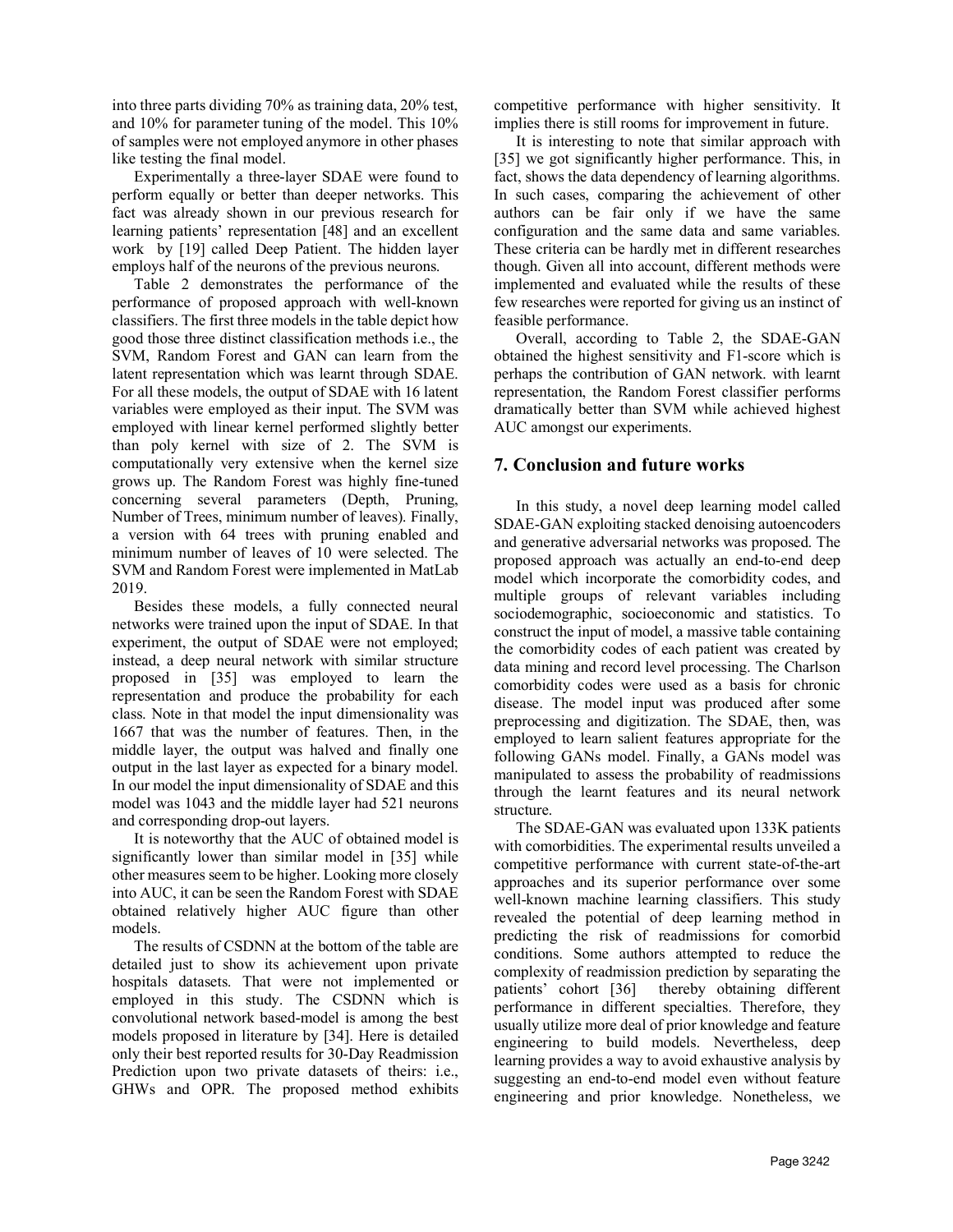should consider that every model has its own pros and cons. That is why various approaches and different intelligent models has been proposed in the literature. In an ongoing research, we are going to apply our method -perhaps with different internal architecture-over all ICD-10 codes. It brings us an insight about whether more prior knowledge which significantly increase the dimensionality and noise (for the model input) could improve the performance of the model or not.

Quality of codes could directly affect the performance of the model. It is possible that some chronic comorbidity codes about the patient in current spell were ignored or missed. The coding quality grows over time. However, determining the real comorbidity close to reality at least by employing what has been stored in EPR, could be a separate research that potentially reduces readmissions risks. Such research, not only potentially reduces the risk of readmissions by directly targeting the real comorbid conditions- but also provide a more reliable input for data-driven predictive models.

As other health conditions than chronic morbidities can lead to readmissions, studying about potential problems (based on diagnostic codes and procedures) which has most probably contributed to readmissions could add value to this research. Furthermore, severity of disease is different in different geographical regions [42]. Therefore, considering the severity, updating, and validating the chronic comorbidity indexes could be another valuable relevant line of research. Since, on one hand, it could reveal the potential risks directly related to a specific health center. On the other hand, it would provide more insight to target the follow-ups and reducing readmissions.

#### **8. Acknowledgement**

This research was sponsored by Informatics Department, Royal Berkshire NHS Foundation Trust and Informatics Research Centre, Henley Business School, University of Reading. We would like to thank Eghosa Bazuaye (Director of Trust) and Prof Keiichi Nakata (Director of Informatics Research Centre) for their support in this research.

#### **9. References**

- [1] J. Basu, R. Avila, and R. Ricciardi, "Hospital readmission rates in US States: are readmissions higher where more patients with multiple chronic conditions cluster?," *Health Serv. Res.*, vol. 51, no. 3, pp. 1135–1151, 2016.
- [2] J. S. Weissman, J. Z. Ayanian, S. Chasan-Taber, M. J. Sherwood, C. Roth, and A. M. Epstein, "Hospital readmissions and quality of care," *Med. Care*, pp. 490– 501, 1999.
- [3] H. J. Jiang, D. Stryer, B. Friedman, and R. Andrews,

"Multiple hospitalizations for patients with diabetes," *Diabetes Care*, vol. 26, no. 5, pp. 1421–1426, 2003.

- [4] B. Friedman and J. Basu, "The rate and cost of hospital readmissions for preventable conditions," *Med. Care Res. Rev.*, vol. 61, no. 2, pp. 225–240, 2004.
- [5] S. F. Jencks, M. V Williams, and E. A. Coleman, "Rehospitalizations among patients in the Medicare feefor-service program," *N. Engl. J. Med.*, vol. 360, no. 14, pp. 1418–1428, 2009.
- [6] J. Donzé, S. Lipsitz, D. W. Bates, and J. L. Schnipper, "Causes and patterns of readmissions in patients with common comorbidities: retrospective cohort study," *Bmj*, vol. 347, p. f7171, 2013.
- [7] H. H. Hijazi, M. S. Alyahya, H. M. Hammouri, and H. A. Alshraideh, "Risk assessment of comorbidities on 30-day avoidable hospital readmissions among internal medicine patients," *J. Eval. Clin. Pract.*, vol. 23, no. 2, pp. 391– 401, 2017.
- [8] K. Dharmarajan *et al.*, "Diagnoses and timing of 30-day readmissions after hospitalization for heart failure, acute myocardial infarction, or pneumonia," *Jama*, vol. 309, no. 4, pp. 355–363, 2013.
- [9] D. Zekry *et al.*, "Prospective comparison of 6 comorbidity indices as predictors of 1-year post-hospital discharge institutionalization, readmission, and mortality in elderly individuals," *J. Am. Med. Dir. Assoc.*, vol. 13, no. 3, pp. 272–278, 2012.
- [10] C. van Walraven *et al.*, "Derivation and validation of an index to predict early death or unplanned readmission after discharge from hospital to the community," *Cmaj*, vol. 182, no. 6, pp. 551–557, 2010.
- [11] J. Librero, S. Peiró, and R. Ordiñana, "Chronic comorbidity and outcomes of hospital care: length of stay, mortality, and readmission at 30 and 365 days," *J. Clin. Epidemiol.*, vol. 52, no. 3, pp. 171–179, 1999.
- [12] D. Kansagara *et al.*, "Risk prediction models for hospital readmission: a systematic review," *Jama*, vol. 306, no. 15, pp. 1688–1698, 2011.
- [13] R. Miotto, F. Wang, S. Wang, X. Jiang, and J. T. Dudley, "Deep learning for healthcare: review, opportunities and challenges," *Brief. Bioinform.*, vol. 19, no. 6, pp. 1236–1246, 2017.
- [14] M. Dashtban and M. Balafar, "Gene selection for microarray cancer classification using a new evolutionary method employing artificial intelligence concepts," *Genomics*, vol. 109, no. 2, pp. 91–107, 2017.
- [15] M. Dashtban, M. Balafar, and P. Suravajhala, "Gene selection for tumor classification using a novel bioinspired multi-objective approach," *Genomics*, vol. 110, no. 1, pp. 10–17, 2018.
- [16] P. B. Jensen, L. J. Jensen, and S. Brunak, "Mining" electronic health records: towards better research applications and clinical care," *Nat. Rev. Genet.*, vol. 13, no. 6, p. 395, 2012.
- [17] N. G. Weiskopf, G. Hripcsak, S. Swaminathan, and C. Weng, "Defining and measuring completeness of electronic health records for secondary use," *J. Biomed. Inform.*, vol. 46, no. 5, pp. 830–836, 2013.
- [18] N. G. Weiskopf and C. Weng, "Methods and dimensions of electronic health record data quality assessment: enabling reuse for clinical research," *J. Am. Med. Informatics Assoc.*, vol. 20, no. 1, pp. 144–151, 2013.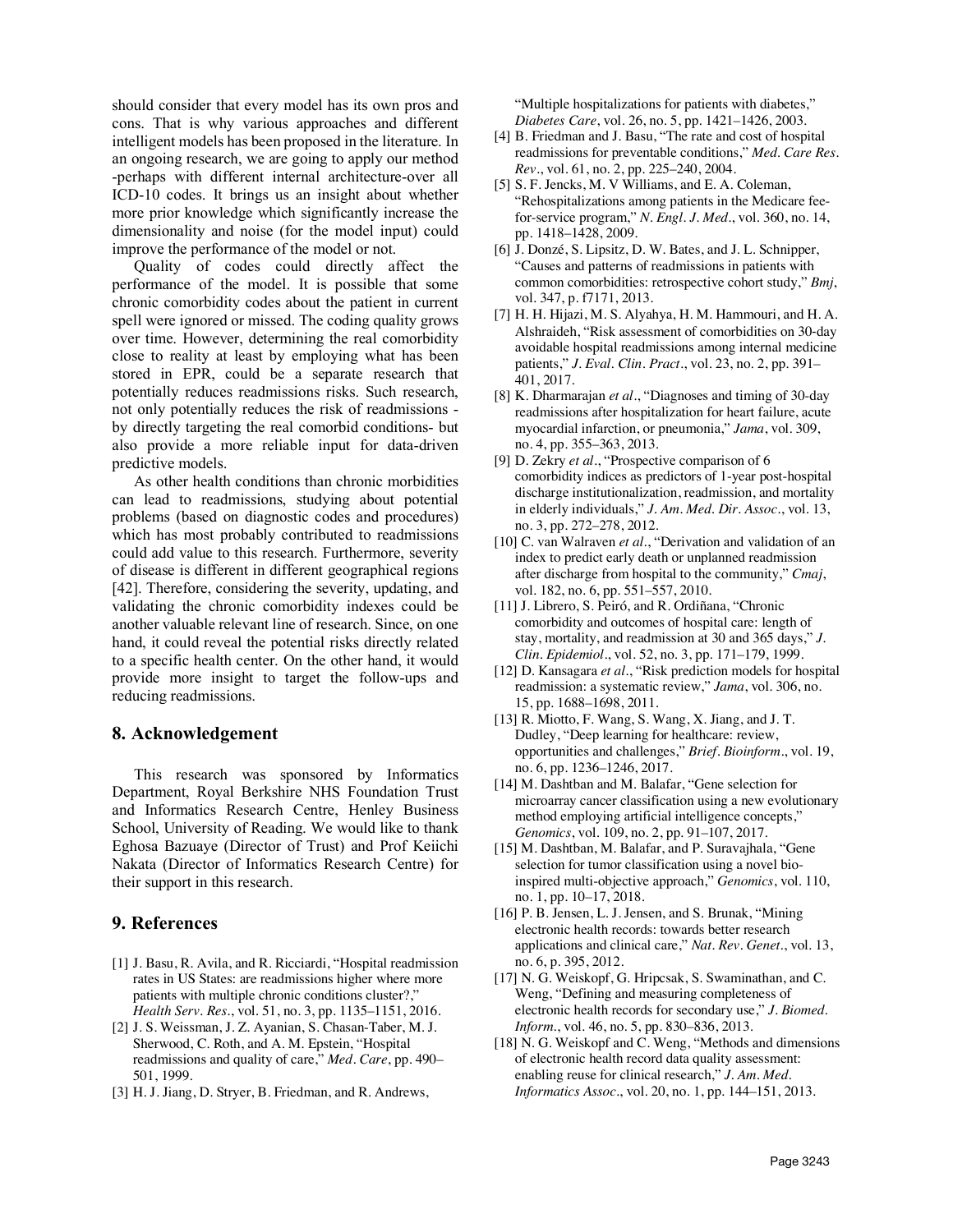[19] R. Miotto, L. Li, B. A. Kidd, and J. T. Dudley, "Deep patient: an unsupervised representation to predict the future of patients from the electronic health records," *Sci. Rep.*, vol. 6, p. 26094, 2016.

[20] J. Wu, J. Roy, and W. F. Stewart, "Prediction modeling using EHR data: challenges, strategies, and a comparison of machine learning approaches," *Med. Care*, pp. S106– S113, 2010.

[21] W. Raghupathi and V. Raghupathi, "Big data analytics" in healthcare: promise and potential," *Heal. Inf. Sci. Syst.*, vol. 2, no. 1, p. 3, 2014.

[22] Z. Che, Y. Cheng, S. Zhai, Z. Sun, and Y. Liu, "Boosting deep learning risk prediction with generative adversarial networks for electronic health records," in *2017 IEEE International Conference on Data Mining (ICDM)*, 2017, pp. 787–792.

[23] I. Goodfellow *et al.*, "Generative adversarial nets," in *Advances in neural information processing systems*, 2014, pp. 2672–2680.

[24] H. Zhou, P. R. Della, P. Roberts, L. Goh, and S. S. Dhaliwal, "Utility of models to predict 28-day or 30-day unplanned hospital readmissions: an updated systematic review," *BMJ Open*, vol. 6, no. 6, p. e011060, 2016.

[25] S. A. Choudhry, J. Li, D. Davis, C. Erdmann, R. Sikka, and B. Sutariya, "A public-private partnership develops and externally validates a 30-day hospital readmission risk prediction model," *Online J. Public Health Inform.*, vol. 5, no. 2, p. 219, 2013.

[26] C. Hebert *et al.*, "Diagnosis-specific readmission risk prediction using electronic health data: a retrospective cohort study," *BMC Med. Inform. Decis. Mak.*, vol. 14, no. 1, p. 65, 2014.

[27] J. Billings, I. Blunt, A. Steventon, T. Georghiou, G. Lewis, and M. Bardsley, "Development of a predictive model to identify inpatients at risk of re-admission within 30 days of discharge (PARR-30)," *BMJ Open*, vol. 2, no. 4, p. e001667, 2012.

[28] D. J. Taber *et al.*, "Inclusion of dynamic clinical data improves the predictive performance of a 30-day readmission risk model in kidney transplantation," *Transplantation*, vol. 99, no. 2, p. 324, 2015.

[29] S. N. Vigod et al., "READMIT: a clinical risk index to predict 30-day readmission after discharge from acute psychiatric units," *J. Psychiatr. Res.*, vol. 61, pp. 205– 213, 2015.

[30] K. Shameer *et al.*, "Predictive modeling of hospital readmission rates using electronic medical record-wide machine learning: a case-study using Mount Sinai heart failure cohort," in *PACIFIC SYMPOSIUM ON BIOCOMPUTING 2017*, 2017, pp. 276–287.

[31] E. Choi, M. T. Bahadori, J. Sun, J. Kulas, A. Schuetz, and W. Stewart, "Retain: An interpretable predictive model for healthcare using reverse time attention mechanism," in *Advances in Neural Information Processing Systems*, 2016, pp. 3504–3512.

[32] T. Pham, T. Tran, D. Phung, and S. Venkatesh, "Deepcare: A deep dynamic memory model for predictive medicine," in *Pacific-Asia Conference on Knowledge Discovery and Data Mining*, 2016, pp. 30–41.

[33] H. Wang, Z. Cui, Y. Chen, M. Avidan, A. Ben Abdallah, and A. Kronzer, "Cost-sensitive Deep Learning for Early Readmission Prediction at A Major Hospital,"

*Canada Proc. BIOKDD*, no. 17, 2017.

- [34] H. Wang, Z. Cui, Y. Chen, M. Avidan, A. Ben Abdallah, and A. Kronzer, "Predicting hospital readmission via cost-sensitive deep learning," *IEEE/ACM Trans. Comput. Biol. Bioinforma.*, vol. 15, no. 6, pp. 1968–1978, 2018.
- [35] M. Jamei, A. Nisnevich, E. Wetchler, S. Sudat, and E. Liu, "Predicting all-cause risk of 30-day hospital readmission using artificial neural networks," *PLoS One*, vol. 12, no. 7, p. e0181173, 2017.

[36] C. Xiao, T. Ma, A. B. Dieng, D. M. Blei, and F. Wang, "Readmission prediction via deep contextual embedding of clinical concepts," *PLoS One*, vol. 13, no. 4, p. e0195024, 2018.

[37] A. Rajkomar *et al.*, "Scalable and accurate deep learning with electronic health records," *NPJ Digit. Med.*, vol. 1, no. 1, p. 18, 2018.

[38] J. Futoma, J. Morris, and J. Lucas, "A comparison of models for predicting early hospital readmissions," *J. Biomed. Inform.*, vol. 56, pp. 229–238, 2015.

- [39] U. Hwang, S. Choi, and S. Yoon, "Disease prediction from electronic health records using generative adversarial networks," *arXiv Prepr. arXiv1711.04126*, 2017.
- [40] I. Goodfellow, Y. Bengio, A. Courville, and Y. Bengio, *Deep learning*, vol. 1. MIT press Cambridge, 2016.

[41] U. Hwang, D. Jung, and S. Yoon, "HexaGAN: Generative Adversarial Nets for Real World Classification," *arXiv Prepr. arXiv1902.09913*, 2019.

[42] H. Quan *et al.*, "Updating and validating the Charlson comorbidity index and score for risk adjustment in hospital discharge abstracts using data from 6 countries," *Am. J. Epidemiol.*, vol. 173, no. 6, pp. 676–682, 2011.

[43] T. Pham, T. Tran, D. Phung, and S. Venkatesh, "Predicting healthcare trajectories from medical records: A deep learning approach," *J. Biomed. Inform.*, vol. 69, pp. 218–229, 2017.

[44] P. Vincent, H. Larochelle, I. Lajoie, Y. Bengio, and P.- A. Manzagol, "Stacked denoising autoencoders: Learning useful representations in a deep network with a local denoising criterion," *J. Mach. Learn. Res.*, vol. 11, no. Dec, pp. 3371–3408, 2010.

[45] L. Zamparo and Z. Zhang, "Deep autoencoders for dimensionality reduction of high-content screening data," *arXiv Prepr. arXiv1501.01348*, 2015.

[46] H.-I. Suk, S.-W. Lee, D. Shen, and A. D. N. Initiative, "Latent feature representation with stacked auto-encoder for AD/MCI diagnosis," *Brain Struct. Funct.*, vol. 220, no. 2, pp. 841–859, 2015.

[47] Y. Wang, H. Yao, and S. Zhao, "Auto-encoder based dimensionality reduction," *Neurocomputing*, vol. 184, pp. 232–242, 2016.

[48] M. Dashtban and W. Li, "Deep Learning for Predicting Non-attendance in Hospital Outpatient Appointments," in *Proceedings of the 52nd Hawaii International Conference on System Sciences*, 2019.

[49] J. M. Bernardo et al., "Generative or discriminative? getting the best of both worlds," *Bayesian Stat.*, vol. 8, no. 3, pp. 3–24, 2007.

[50] A. R. Kroeger, J. Morrison, and A. H. Smith, "Predicting unplanned readmissions to a pediatric cardiac intensive care unit using predischarge Pediatric Early